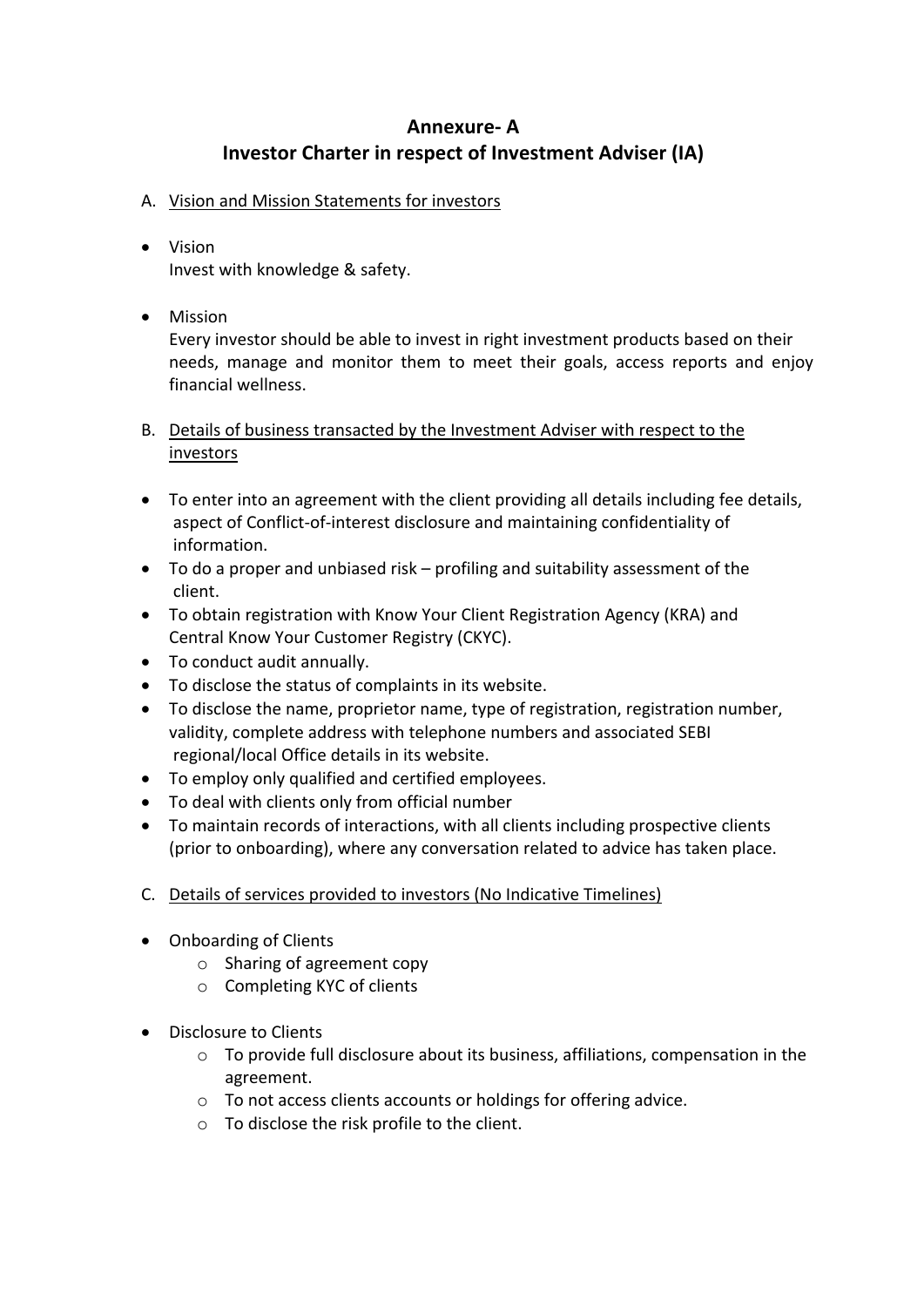- To provide investment advice to the client based on the risk-profiling of the clients and suitability of the client.
- D. Details of grievance redressal mechanism and how to access it
- In case of any grievance / complaint, an investor should approach the concerned Investment Adviser and shall ensure that the grievance is resolved within 30 days.
- If the investor's complaint is not redressed satisfactorily, one may lodge a complaint with SEBI on SEBI's 'SCORES' portal which is a centralized web based complaints redressal system. SEBI takes up the complaints registered via SCORES with the concerned intermediary for timely redressal. SCORES facilitates tracking the status of the complaint.
- With regard to physical complaints, investors may send their complaints to: Office of Investor Assistance and Education, Securities and Exchange Board of India, SEBI Bhavan, Plot No. C4-A, 'G' Block, Bandra-Kurla Complex, Bandra (E), Mumbai - 400 051.

## E. Expectations from the investors (Responsibilities of investors)

- Do's
	- o Always deal with SEBI registered Investment Advisers.
	- o Ensure that the Investment Adviser has a valid registration certificate.
	- o Check for SEBI registration number.
	- o Please refer to the list of all SEBI registered Investment Advisers which is available on SEBI website in the following link: https://www.sebi.gov.in/sebiweb/other/OtherAction.do?doRecognisedFpi=y es&intmId=13)
	- o Pay only advisory fees to your Investment Adviser. Make payments of advisory fees through banking channels only and maintain duly signed receipts mentioning the details of your payments.
	- o Always ask for your risk profiling before accepting investment advice. Insist that Investment Adviser provides advisory strictly on the basis of your risk profiling and take into account available investment alternatives.
	- o Ask all relevant questions and clear your doubts with your Investment Adviser before acting on advice.
	- $\circ$  Assess the risk–return profile of the investment as well as the liquidity and safety aspects before making investments.
	- $\circ$  Insist on getting the terms and conditions in writing duly signed and stamped.
	- $\circ$  Read these terms and conditions carefully particularly regarding advisory fees, advisory plans, category of recommendations etc. before dealing with any Investment Adviser.
	- o Be vigilant in your transactions.
	- o Approach the appropriate authorities for redressal of your doubts / grievances.
	- o Inform SEBI about Investment Advisers offering assured or guaranteed returns.